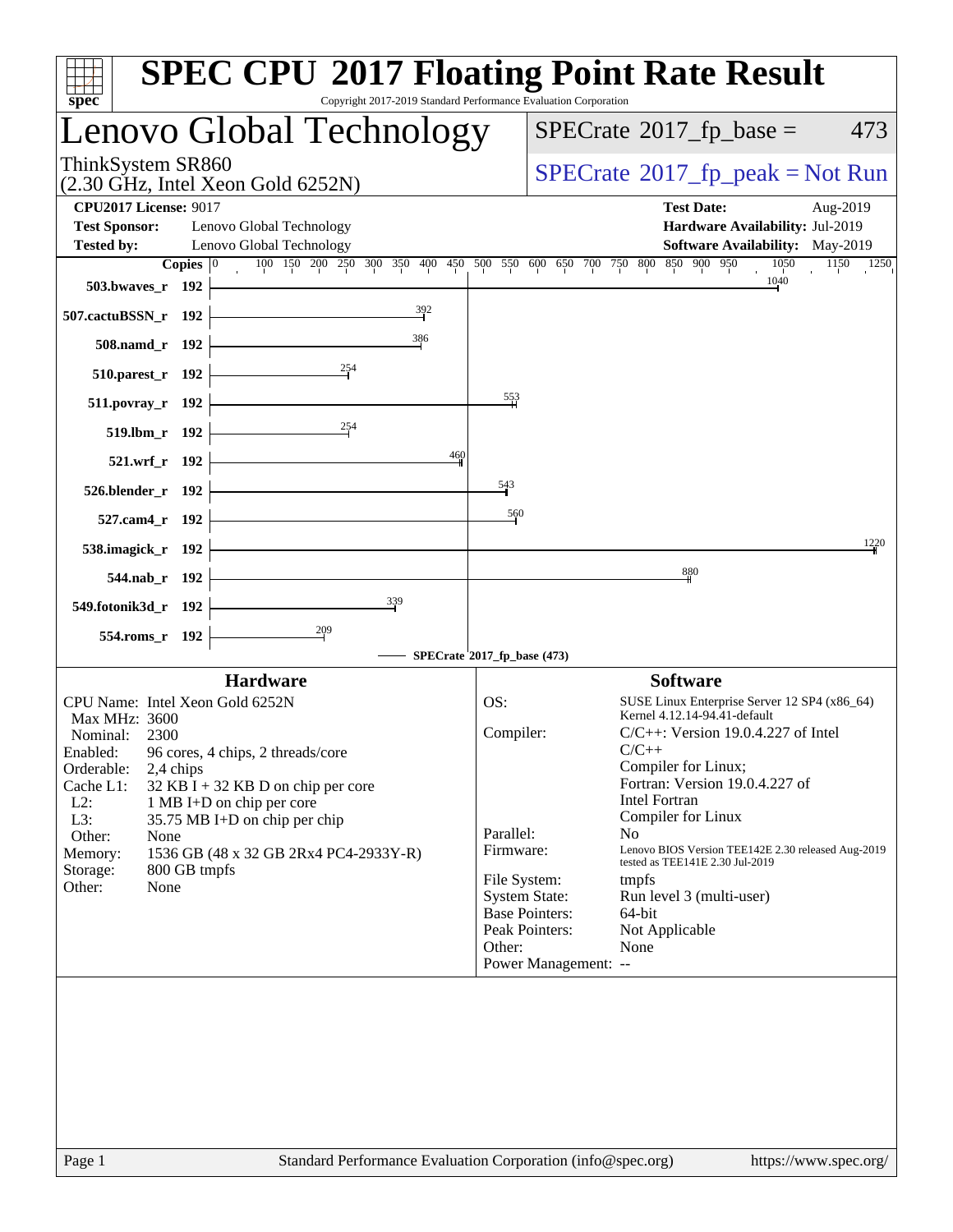

#### **[SPEC CPU](http://www.spec.org/auto/cpu2017/Docs/result-fields.html#SPECCPU2017FloatingPointRateResult)[2017 Floating Point Rate Result](http://www.spec.org/auto/cpu2017/Docs/result-fields.html#SPECCPU2017FloatingPointRateResult)** Copyright 2017-2019 Standard Performance Evaluation Corporation

### Lenovo Global Technology

ThinkSystem SR860<br>(2.30 GHz, Intel Xeon Gold 6252N)

 $SPECTate@2017_fp\_peak = Not Run$  $SPECTate$ <sup>®</sup>[2017\\_fp\\_base =](http://www.spec.org/auto/cpu2017/Docs/result-fields.html#SPECrate2017fpbase) 473

**[Test Sponsor:](http://www.spec.org/auto/cpu2017/Docs/result-fields.html#TestSponsor)** Lenovo Global Technology **[Hardware Availability:](http://www.spec.org/auto/cpu2017/Docs/result-fields.html#HardwareAvailability)** Jul-2019 **[Tested by:](http://www.spec.org/auto/cpu2017/Docs/result-fields.html#Testedby)** Lenovo Global Technology **[Software Availability:](http://www.spec.org/auto/cpu2017/Docs/result-fields.html#SoftwareAvailability)** May-2019

**[CPU2017 License:](http://www.spec.org/auto/cpu2017/Docs/result-fields.html#CPU2017License)** 9017 **[Test Date:](http://www.spec.org/auto/cpu2017/Docs/result-fields.html#TestDate)** Aug-2019

### **[Results Table](http://www.spec.org/auto/cpu2017/Docs/result-fields.html#ResultsTable)**

|                                                                                                                                                 | <b>Base</b>   |                |                |                |       | <b>Peak</b>    |       |               |                |              |                |              |                |              |
|-------------------------------------------------------------------------------------------------------------------------------------------------|---------------|----------------|----------------|----------------|-------|----------------|-------|---------------|----------------|--------------|----------------|--------------|----------------|--------------|
| <b>Benchmark</b>                                                                                                                                | <b>Copies</b> | <b>Seconds</b> | Ratio          | <b>Seconds</b> | Ratio | <b>Seconds</b> | Ratio | <b>Copies</b> | <b>Seconds</b> | <b>Ratio</b> | <b>Seconds</b> | <b>Ratio</b> | <b>Seconds</b> | <b>Ratio</b> |
| 503.bwayes_r                                                                                                                                    | 192           | 1852           | 1040           | 1853           | 1040  | 1853           | 1040  |               |                |              |                |              |                |              |
| 507.cactuBSSN r                                                                                                                                 | 192           | 620            | 392            | 623            | 390   | 620            | 392   |               |                |              |                |              |                |              |
| $508$ .namd $r$                                                                                                                                 | 192           | 473            | 386            | 473            | 386   | 472            | 387   |               |                |              |                |              |                |              |
| 510.parest_r                                                                                                                                    | 192           | 1977           | 254            | 1975           | 254   | 1994           | 252   |               |                |              |                |              |                |              |
| 511.povray_r                                                                                                                                    | 192           | 811            | 553            | 799            | 561   | 811            | 553   |               |                |              |                |              |                |              |
| 519.lbm r                                                                                                                                       | 192           | 796            | 254            | 796            | 254   | 796            | 254   |               |                |              |                |              |                |              |
| $521.wrf_r$                                                                                                                                     | 192           | 934            | 460            | 941            | 457   | 933            | 461   |               |                |              |                |              |                |              |
| 526.blender r                                                                                                                                   | 192           | 537            | 544            | 539            | 543   | 540            | 542   |               |                |              |                |              |                |              |
| $527.cam4_r$                                                                                                                                    | 192           | 599            | 561            | 600            | 560   | 601            | 559   |               |                |              |                |              |                |              |
| 538.imagick_r                                                                                                                                   | 192           | 393            | 1220           | 391            | 1220  | <u>393</u>     | 1220  |               |                |              |                |              |                |              |
| 544.nab_r                                                                                                                                       | 192           | 367            | 880            | 369            | 875   | 367            | 880   |               |                |              |                |              |                |              |
| 549.fotonik3d r                                                                                                                                 | 192           | 2205           | 339            | 2207           | 339   | 2208           | 339   |               |                |              |                |              |                |              |
| $554$ .roms_r                                                                                                                                   | 192           | 1461           | 209            | 1456           | 210   | 1458           | 209   |               |                |              |                |              |                |              |
| $SPECrate*2017_fp\_base =$                                                                                                                      |               |                | 473            |                |       |                |       |               |                |              |                |              |                |              |
| $SPECrate^{\circ}2017$ _fp_peak =                                                                                                               |               |                | <b>Not Run</b> |                |       |                |       |               |                |              |                |              |                |              |
| $\mathbf{H}$<br>$\mathbf{a}$ , $\mathbf{a}$ , $\mathbf{a}$<br>$\mathbf{r}$ $\mathbf{r}$<br>$\sim$<br>$\sim$ $\sim$<br><b><i><u>ALCO</u></i></b> |               |                |                |                |       |                |       |               |                |              |                |              |                |              |

Results appear in the [order in which they were run](http://www.spec.org/auto/cpu2017/Docs/result-fields.html#RunOrder). Bold underlined text [indicates a median measurement.](http://www.spec.org/auto/cpu2017/Docs/result-fields.html#Median)

### **[Submit Notes](http://www.spec.org/auto/cpu2017/Docs/result-fields.html#SubmitNotes)**

 The numactl mechanism was used to bind copies to processors. The config file option 'submit' was used to generate numactl commands to bind each copy to a specific processor. For details, please see the config file.

### **[Operating System Notes](http://www.spec.org/auto/cpu2017/Docs/result-fields.html#OperatingSystemNotes)**

 Stack size set to unlimited using "ulimit -s unlimited" Tmpfs filesystem can be set with: mount -t tmpfs -o size=800g tmpfs /home Process tuning setting: echo 50000 > /proc/sys/kernel/sched\_cfs\_bandwidth\_slice\_us echo 240000000 > /proc/sys/kernel/sched\_latency\_ns echo 5000000 > /proc/sys/kernel/sched\_migration\_cost\_ns echo 100000000 > /proc/sys/kernel/sched\_min\_granularity\_ns echo 150000000 > /proc/sys/kernel/sched\_wakeup\_granularity\_ns

### **[General Notes](http://www.spec.org/auto/cpu2017/Docs/result-fields.html#GeneralNotes)**

Environment variables set by runcpu before the start of the run: LD\_LIBRARY\_PATH = "/home/cpu2017-1.0.5-ic19.0u4/lib/intel64"

 Binaries compiled on a system with 1x Intel Core i9-799X CPU + 32GB RAM memory using Redhat Enterprise Linux 7.5

**(Continued on next page)**

| Page 2 | Standard Performance Evaluation Corporation (info@spec.org) | https://www.spec.org/ |
|--------|-------------------------------------------------------------|-----------------------|
|--------|-------------------------------------------------------------|-----------------------|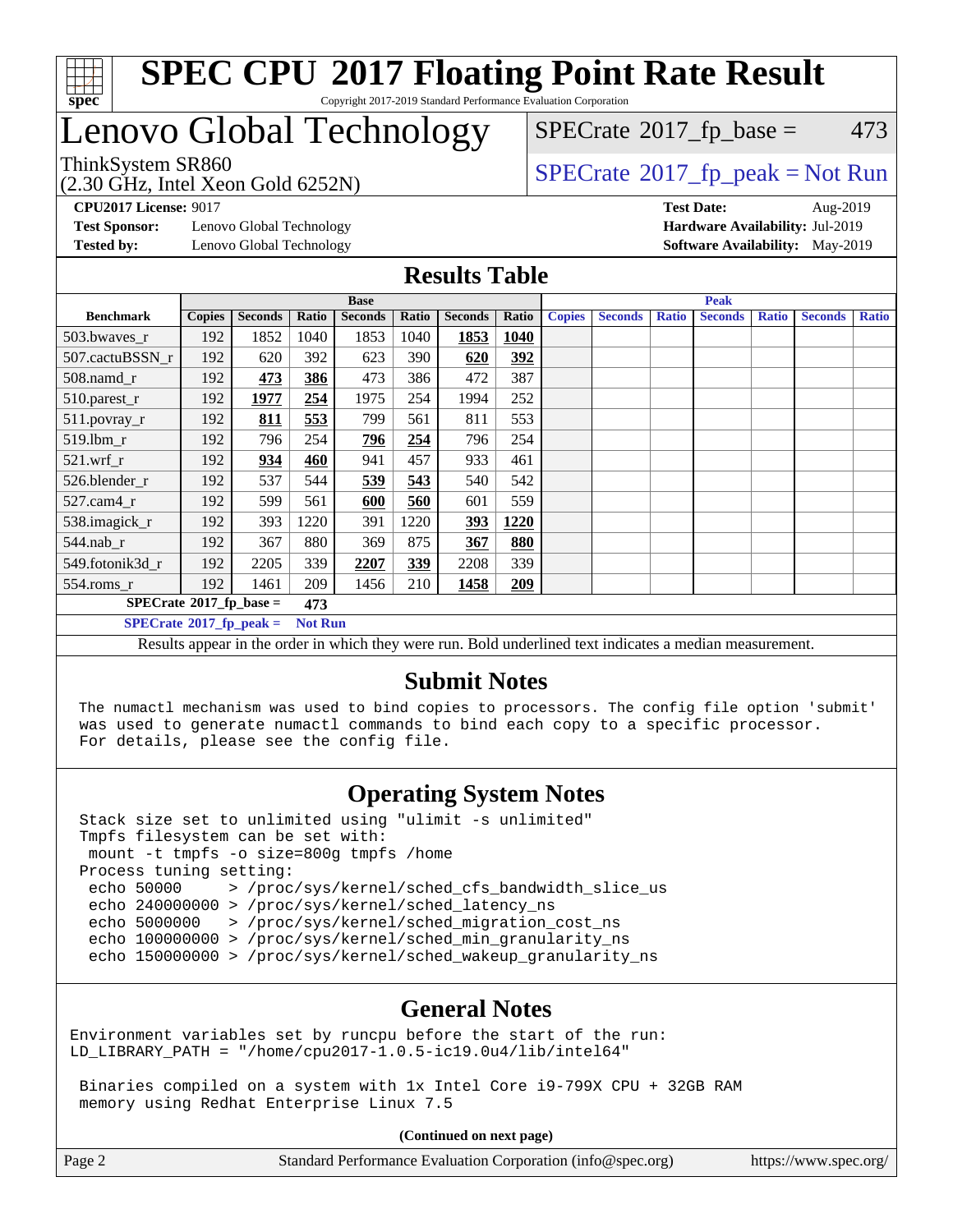

Copyright 2017-2019 Standard Performance Evaluation Corporation

### Lenovo Global Technology

 $SPECTate$ <sup>®</sup>[2017\\_fp\\_base =](http://www.spec.org/auto/cpu2017/Docs/result-fields.html#SPECrate2017fpbase) 473

(2.30 GHz, Intel Xeon Gold 6252N)

ThinkSystem SR860<br>  $SPECrate^{\circ}2017$  $SPECrate^{\circ}2017$  fp\_peak = Not Run

**[Test Sponsor:](http://www.spec.org/auto/cpu2017/Docs/result-fields.html#TestSponsor)** Lenovo Global Technology **[Hardware Availability:](http://www.spec.org/auto/cpu2017/Docs/result-fields.html#HardwareAvailability)** Jul-2019 **[Tested by:](http://www.spec.org/auto/cpu2017/Docs/result-fields.html#Testedby)** Lenovo Global Technology **[Software Availability:](http://www.spec.org/auto/cpu2017/Docs/result-fields.html#SoftwareAvailability)** May-2019

**[CPU2017 License:](http://www.spec.org/auto/cpu2017/Docs/result-fields.html#CPU2017License)** 9017 **[Test Date:](http://www.spec.org/auto/cpu2017/Docs/result-fields.html#TestDate)** Aug-2019

#### **[General Notes \(Continued\)](http://www.spec.org/auto/cpu2017/Docs/result-fields.html#GeneralNotes)**

 Transparent Huge Pages enabled by default Prior to runcpu invocation Filesystem page cache synced and cleared with: sync; echo 3> /proc/sys/vm/drop\_caches runcpu command invoked through numactl i.e.: numactl --interleave=all runcpu <etc> NA: The test sponsor attests, as of date of publication, that CVE-2017-5754 (Meltdown) is mitigated in the system as tested and documented. Yes: The test sponsor attests, as of date of publication, that CVE-2017-5753 (Spectre variant 1) is mitigated in the system as tested and documented. Yes: The test sponsor attests, as of date of publication, that CVE-2017-5715 (Spectre variant 2) is mitigated in the system as tested and documented. Yes: The test sponsor attests, as of date of publication, that CVE-2018-3640 (Spectre variant 3a) is mitigated in the system as tested and documented. Yes: The test sponsor attests, as of date of publication, that CVE-2018-3639 (Spectre variant 4) is mitigated in the system as tested and documented.

#### **[Platform Notes](http://www.spec.org/auto/cpu2017/Docs/result-fields.html#PlatformNotes)**

BIOS configuration: Choose Operating Mode set to Maximum Performance Choose Operating Mode set to Custom Mode C-States set to Legacy SNC set to Enable Sysinfo program /home/cpu2017-1.0.5-ic19.0u4/bin/sysinfo Rev: r5974 of 2018-05-19 9bcde8f2999c33d61f64985e45859ea9 running on linux-6lsv Thu Aug 22 14:46:55 2019 SUT (System Under Test) info as seen by some common utilities. For more information on this section, see <https://www.spec.org/cpu2017/Docs/config.html#sysinfo> From /proc/cpuinfo model name : Intel(R) Xeon(R) Gold 6252N CPU @ 2.30GHz 4 "physical id"s (chips) 192 "processors" cores, siblings (Caution: counting these is hw and system dependent. The following excerpts from /proc/cpuinfo might not be reliable. Use with caution.) cpu cores : 24 siblings : 48 physical 0: cores 0 1 2 3 4 5 6 8 9 10 11 12 13 16 17 18 19 20 21 25 26 27 28 29 physical 1: cores 0 1 2 3 4 5 6 8 9 10 11 12 13 16 17 18 19 20 21 25 26 27 28 29 physical 2: cores 0 1 2 3 4 5 6 8 9 10 11 12 13 16 17 18 19 20 21 25 26 27 28 29 physical 3: cores 0 1 2 3 4 5 6 8 9 10 11 12 13 16 17 18 19 20 21 25 26 27 28 29 From lscpu: **(Continued on next page)**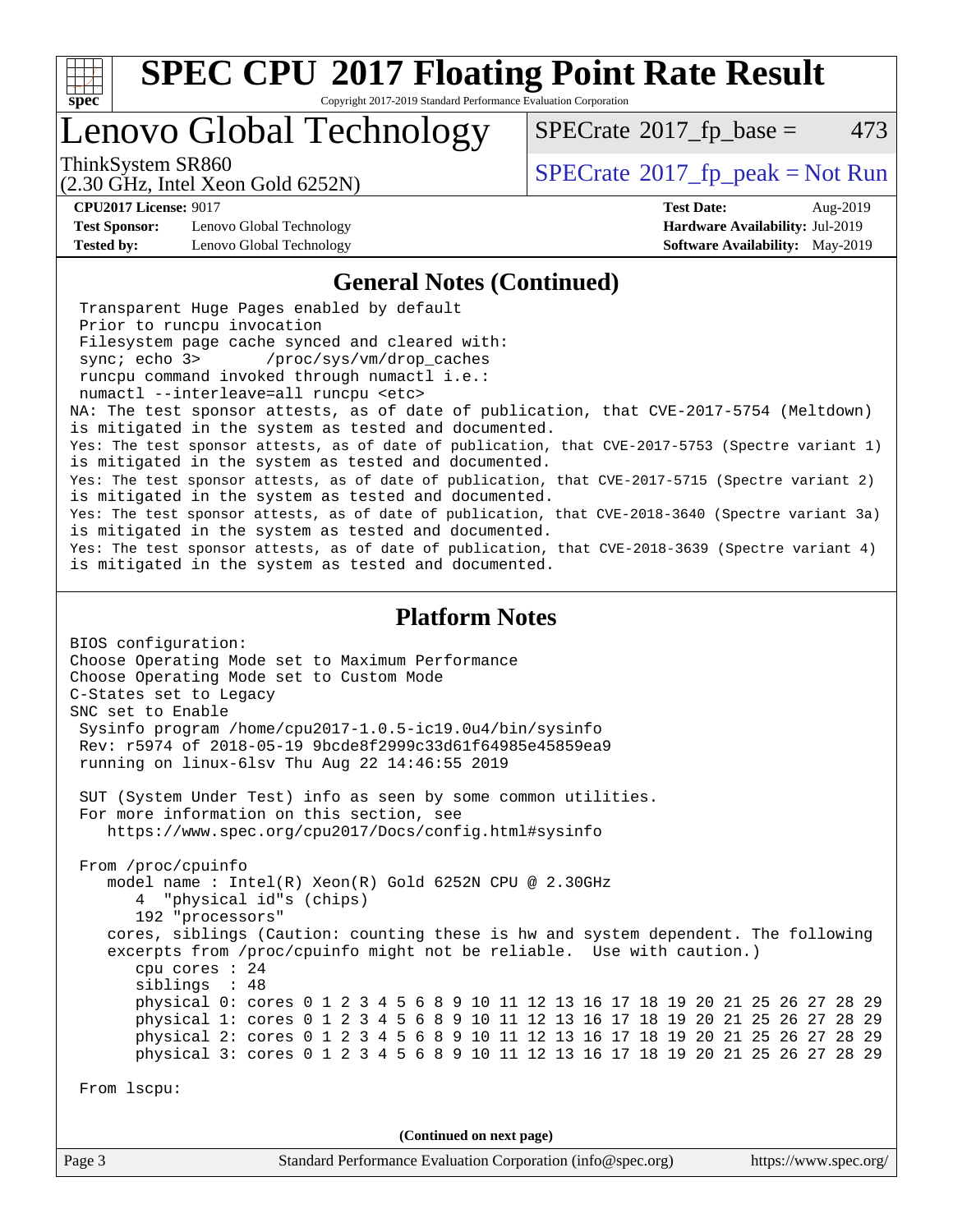

Copyright 2017-2019 Standard Performance Evaluation Corporation

Lenovo Global Technology

 $SPECTate@2017_fp\_base = 473$ 

(2.30 GHz, Intel Xeon Gold 6252N)

ThinkSystem SR860<br>  $(2, 30 \text{ GHz})$  Intel Xeon Gold 6252N)

**[Test Sponsor:](http://www.spec.org/auto/cpu2017/Docs/result-fields.html#TestSponsor)** Lenovo Global Technology **[Hardware Availability:](http://www.spec.org/auto/cpu2017/Docs/result-fields.html#HardwareAvailability)** Jul-2019 **[Tested by:](http://www.spec.org/auto/cpu2017/Docs/result-fields.html#Testedby)** Lenovo Global Technology **[Software Availability:](http://www.spec.org/auto/cpu2017/Docs/result-fields.html#SoftwareAvailability)** May-2019

**[CPU2017 License:](http://www.spec.org/auto/cpu2017/Docs/result-fields.html#CPU2017License)** 9017 **[Test Date:](http://www.spec.org/auto/cpu2017/Docs/result-fields.html#TestDate)** Aug-2019

#### **[Platform Notes \(Continued\)](http://www.spec.org/auto/cpu2017/Docs/result-fields.html#PlatformNotes)**

| Architecture:            | x86 64                                                                               |
|--------------------------|--------------------------------------------------------------------------------------|
| $CPU$ op-mode( $s$ ):    | 32-bit, 64-bit                                                                       |
| Byte Order:<br>CPU(s):   | Little Endian<br>192                                                                 |
|                          | $0 - 191$                                                                            |
| On-line $CPU(s)$ list:   |                                                                                      |
| Thread(s) per core:      | 2                                                                                    |
| $Core(s)$ per socket:    | 24                                                                                   |
| Socket(s):               | 4                                                                                    |
| NUMA $node(s):$          | 8                                                                                    |
| Vendor ID:               | GenuineIntel                                                                         |
| CPU family:              | 6                                                                                    |
| Model:                   | 85                                                                                   |
| Model name:              | $Intel(R)$ Xeon $(R)$ Gold 6252N CPU @ 2.30GHz                                       |
| Stepping:                | 7                                                                                    |
| CPU MHz:                 | 2300.000                                                                             |
| CPU max MHz:             | 3600.0000                                                                            |
| CPU min MHz:             | 1000.0000                                                                            |
| BogoMIPS:                | 4600.00                                                                              |
| Virtualization:          | $VT - x$                                                                             |
| $L1d$ cache:             | 32K                                                                                  |
| Lli cache:               | 32K                                                                                  |
| $L2$ cache:              | 1024K                                                                                |
| L3 cache:                | 36608K                                                                               |
| NUMA node0 CPU(s):       | $0-3, 7-9, 13-15, 19, 20, 96-99, 103-105, 109-111, 115, 116$                         |
| NUMA nodel CPU(s):       | 4-6, 10-12, 16-18, 21-23, 100-102, 106-108, 112-114, 117-119                         |
| NUMA node2 CPU(s):       | 24-27, 31-33, 37-39, 43, 44, 120-123, 127-129, 133-135, 139, 140                     |
| NUMA node3 CPU(s):       | 28-30, 34-36, 40-42, 45-47, 124-126, 130-132, 136-138, 141-143                       |
| NUMA $node4$ $CPU(s):$   | 48-51, 55-57, 61-63, 67, 68, 144-147, 151-153, 157-159, 163, 164                     |
| NUMA $node5$ $CPU(s):$   | 52-54, 58-60, 64-66, 69-71, 148-150, 154-156, 160-162, 165-167                       |
| NUMA $node6$ $CPU(s)$ :  | 72-75,79-81,85-87,91,92,168-171,175-177,181-183,187,188                              |
| NUMA $node7$ CPU $(s)$ : | 76-78, 82-84, 88-90, 93-95, 172-174, 178-180, 184-186, 189-191                       |
| Flags:                   | fpu vme de pse tsc msr pae mce cx8 apic sep mtrr pge mca cmov                        |
|                          | pat pse36 clflush dts acpi mmx fxsr sse sse2 ss ht tm pbe syscall nx pdpelgb rdtscp  |
|                          | lm constant_tsc art arch_perfmon pebs bts rep_good nopl xtopology nonstop_tsc cpuid  |
|                          | aperfmperf pni pclmulqdq dtes64 monitor ds_cpl vmx smx est tm2 ssse3 sdbg fma cx16   |
|                          | xtpr pdcm pcid dca sse4_1 sse4_2 x2apic movbe popcnt tsc_deadline_timer aes xsave    |
|                          | avx f16c rdrand lahf_lm abm 3dnowprefetch cpuid_fault epb cat_13 cdp_13              |
|                          | invpcid_single intel_ppin ssbd mba ibrs ibpb stibp tpr_shadow vnmi flexpriority ept  |
|                          |                                                                                      |
|                          | vpid fsgsbase tsc_adjust bmil hle avx2 smep bmi2 erms invpcid rtm cqm mpx rdt_a      |
|                          | avx512f avx512dq rdseed adx smap clflushopt clwb intel_pt avx512cd avx512bw avx512vl |
|                          | xsaveopt xsavec xgetbvl xsaves cqm_llc cqm_occup_llc cqm_mbm_total cqm_mbm_local     |
|                          | dtherm ida arat pln pts pku ospke avx512_vnni flush_lld arch_capabilities            |
|                          |                                                                                      |
| /proc/cpuinfo cache data |                                                                                      |
| cache size : 36608 KB    |                                                                                      |
| From numactl --hardware  | WARNING: a numactl 'node' might or might not correspond to a                         |
|                          |                                                                                      |

**(Continued on next page)**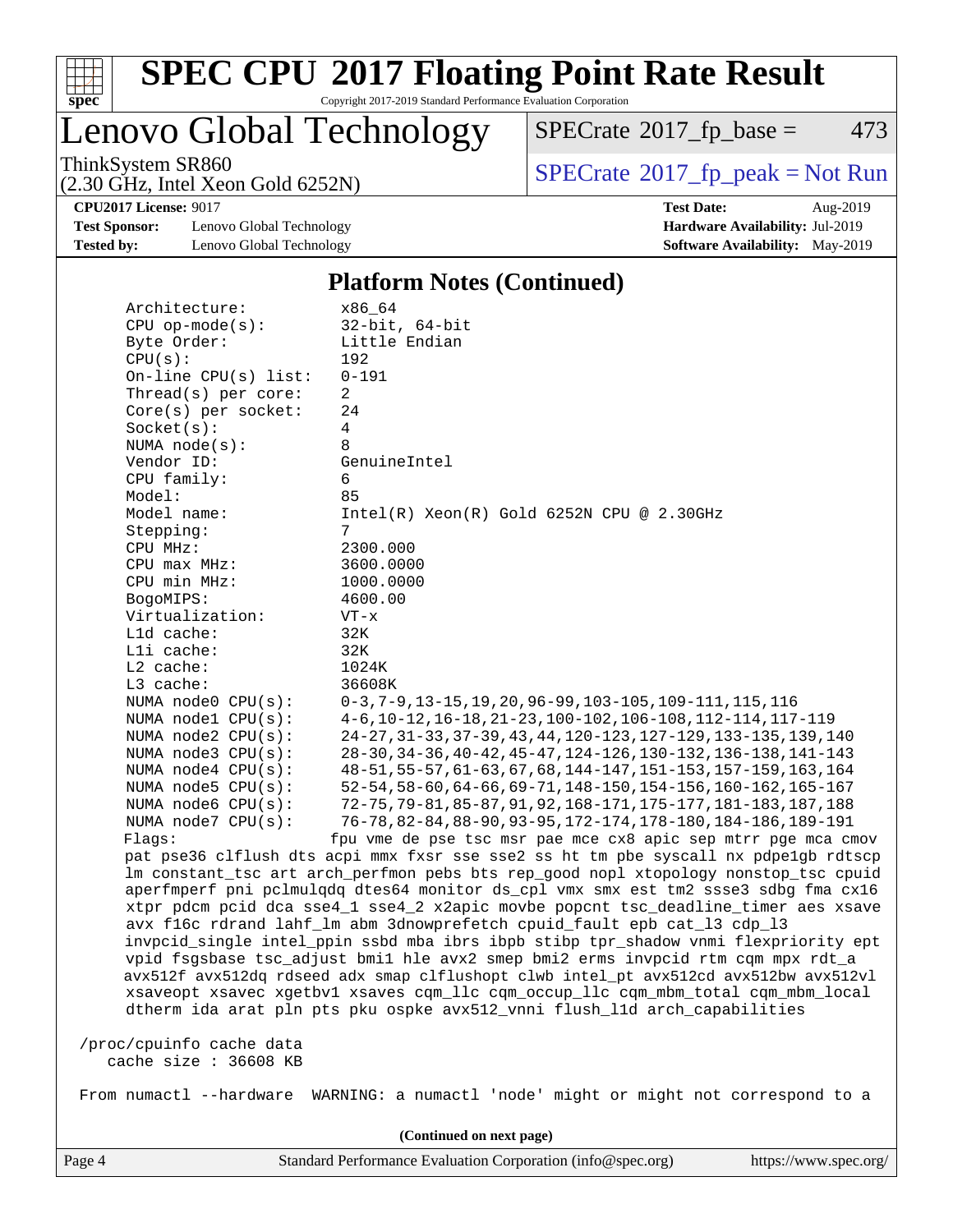

Copyright 2017-2019 Standard Performance Evaluation Corporation

### Lenovo Global Technology

 $SPECTate$ <sup>®</sup>[2017\\_fp\\_base =](http://www.spec.org/auto/cpu2017/Docs/result-fields.html#SPECrate2017fpbase) 473

(2.30 GHz, Intel Xeon Gold 6252N)

ThinkSystem SR860<br>  $SPECTI<sub>2</sub> Intel Yes on Gold 6352N$ 

**[Test Sponsor:](http://www.spec.org/auto/cpu2017/Docs/result-fields.html#TestSponsor)** Lenovo Global Technology **[Hardware Availability:](http://www.spec.org/auto/cpu2017/Docs/result-fields.html#HardwareAvailability)** Jul-2019 **[Tested by:](http://www.spec.org/auto/cpu2017/Docs/result-fields.html#Testedby)** Lenovo Global Technology **[Software Availability:](http://www.spec.org/auto/cpu2017/Docs/result-fields.html#SoftwareAvailability)** May-2019

**[CPU2017 License:](http://www.spec.org/auto/cpu2017/Docs/result-fields.html#CPU2017License)** 9017 **[Test Date:](http://www.spec.org/auto/cpu2017/Docs/result-fields.html#TestDate)** Aug-2019

### **[Platform Notes \(Continued\)](http://www.spec.org/auto/cpu2017/Docs/result-fields.html#PlatformNotes)**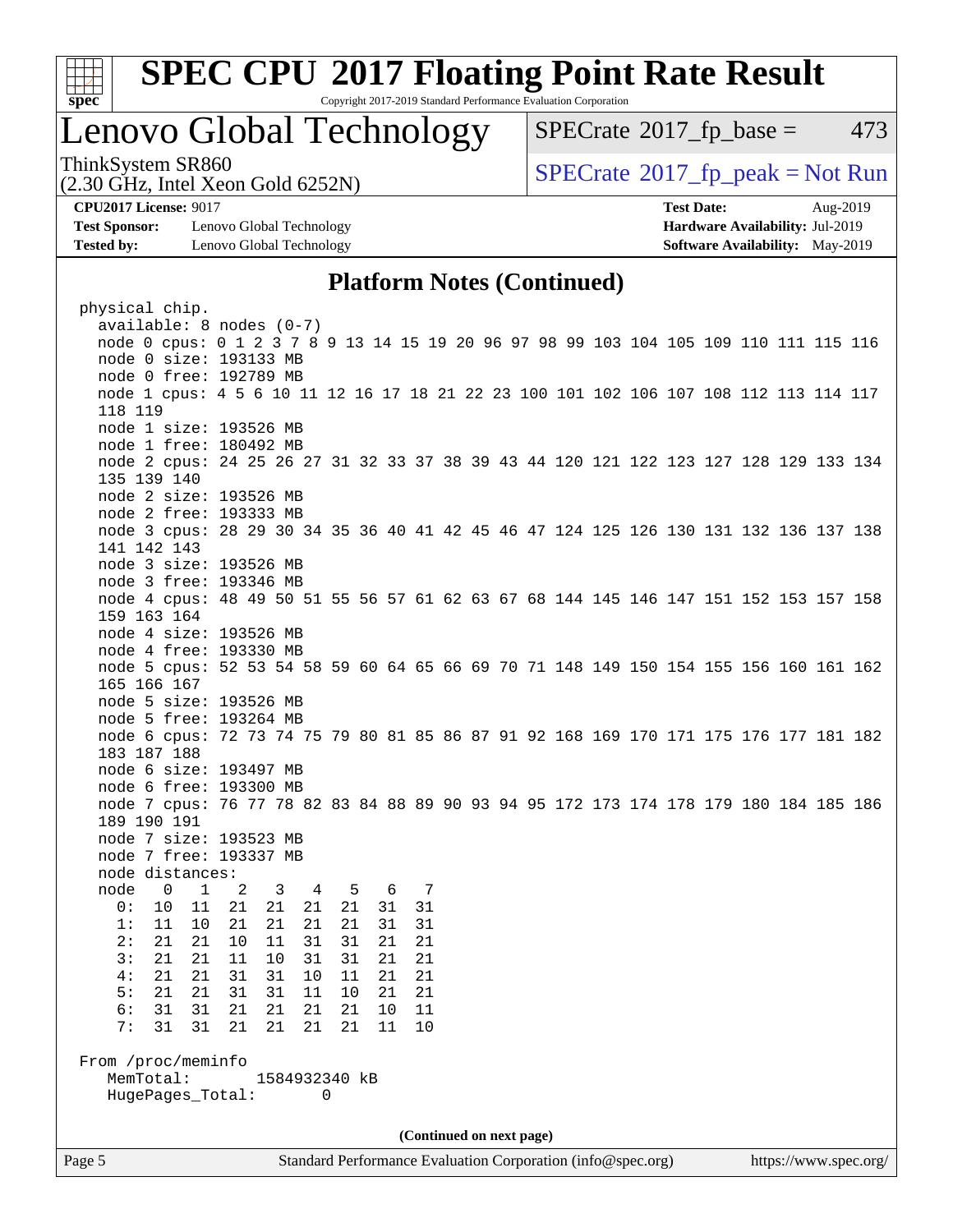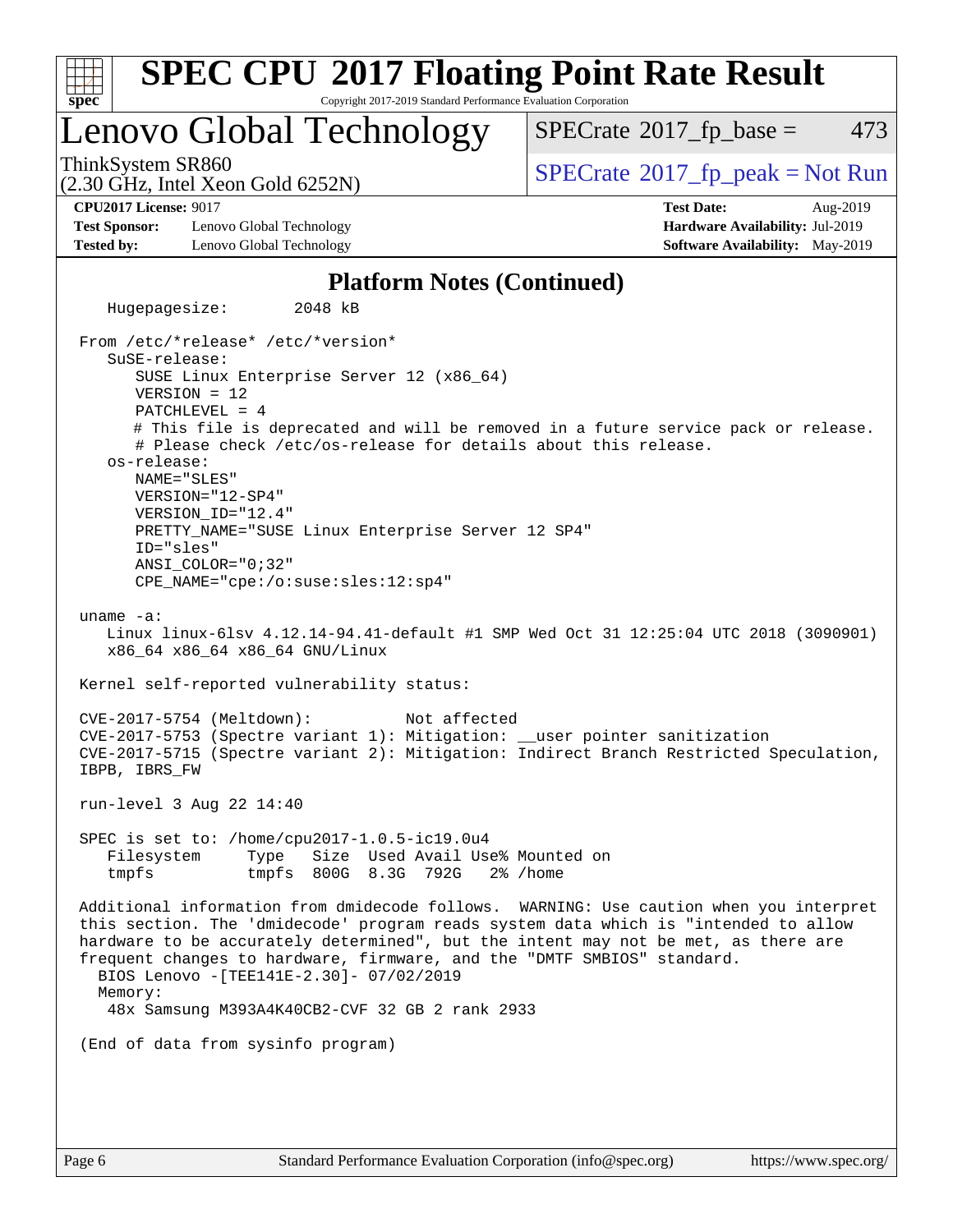

Copyright 2017-2019 Standard Performance Evaluation Corporation

# Lenovo Global Technology

 $SPECTate@2017_fp\_base = 473$ 

(2.30 GHz, Intel Xeon Gold 6252N)

ThinkSystem SR860<br>  $(2, 30 \text{ GHz})$  Intel Xeon Gold 6252N)

**[CPU2017 License:](http://www.spec.org/auto/cpu2017/Docs/result-fields.html#CPU2017License)** 9017

[Test Sponsor:](http://www.spec.org/auto/cpu2017/Docs/result-fields.html#TestSponsor) Lenovo Global Technology **[Tested by:](http://www.spec.org/auto/cpu2017/Docs/result-fields.html#Testedby)** Lenovo Global Technology **[Software Availability:](http://www.spec.org/auto/cpu2017/Docs/result-fields.html#SoftwareAvailability)** May-2019

| <b>Test Date:</b>                      | Aug-2019 |
|----------------------------------------|----------|
| <b>Hardware Availability: Jul-2019</b> |          |
| Software Availahility• May_2010        |          |

### **[Compiler Version Notes](http://www.spec.org/auto/cpu2017/Docs/result-fields.html#CompilerVersionNotes)**

| C                                          | 519.1bm_r(base) 538.imagick_r(base) 544.nab_r(base)                                                                                                                                                                                                              |
|--------------------------------------------|------------------------------------------------------------------------------------------------------------------------------------------------------------------------------------------------------------------------------------------------------------------|
|                                            | Intel(R) C Intel(R) 64 Compiler for applications running on Intel(R) 64,<br>Version 19.0.4.227 Build 20190416                                                                                                                                                    |
|                                            | Copyright (C) 1985-2019 Intel Corporation. All rights reserved.                                                                                                                                                                                                  |
| $C++$                                      | $508.n$ amd_r(base) $510.parest_r(base)$                                                                                                                                                                                                                         |
|                                            | Intel(R) $C++$ Intel(R) 64 Compiler for applications running on Intel(R) 64,<br>Version 19.0.4.227 Build 20190416                                                                                                                                                |
|                                            | Copyright (C) 1985-2019 Intel Corporation. All rights reserved.                                                                                                                                                                                                  |
| ===========================<br>$C++$ , $C$ | $\vert$ 511.povray_r(base) 526.blender_r(base)                                                                                                                                                                                                                   |
|                                            | Intel(R) $C++$ Intel(R) 64 Compiler for applications running on Intel(R) 64,<br>Version 19.0.4.227 Build 20190416<br>Copyright (C) 1985-2019 Intel Corporation. All rights reserved.<br>Intel(R) C Intel(R) 64 Compiler for applications running on Intel(R) 64, |
|                                            | Version 19.0.4.227 Build 20190416<br>Copyright (C) 1985-2019 Intel Corporation. All rights reserved.                                                                                                                                                             |
|                                            | $C_{++}$ , C, Fortran   507.cactuBSSN_r(base)                                                                                                                                                                                                                    |
|                                            | Intel(R) $C++$ Intel(R) 64 Compiler for applications running on Intel(R) 64,<br>Version 19.0.4.227 Build 20190416<br>Copyright (C) 1985-2019 Intel Corporation. All rights reserved.                                                                             |
|                                            | Intel(R) C Intel(R) 64 Compiler for applications running on Intel(R) 64,<br>Version 19.0.4.227 Build 20190416                                                                                                                                                    |
|                                            | Copyright (C) 1985-2019 Intel Corporation. All rights reserved.<br>$Intel(R)$ Fortran Intel(R) 64 Compiler for applications running on Intel(R)<br>64, Version 19.0.4.227 Build 20190416                                                                         |
|                                            | Copyright (C) 1985-2019 Intel Corporation. All rights reserved.                                                                                                                                                                                                  |
| Fortran                                    | 503.bwaves r(base) 549.fotonik3d r(base) 554.roms r(base)                                                                                                                                                                                                        |
|                                            | Intel(R) Fortran Intel(R) 64 Compiler for applications running on $Intel(R)$<br>64, Version 19.0.4.227 Build 20190416<br>Copyright (C) 1985-2019 Intel Corporation. All rights reserved.                                                                         |
|                                            | (Continued on next page)                                                                                                                                                                                                                                         |
| Page 7                                     | Standard Performance Evaluation Corporation (info@spec.org)<br>https://www.spec.org/                                                                                                                                                                             |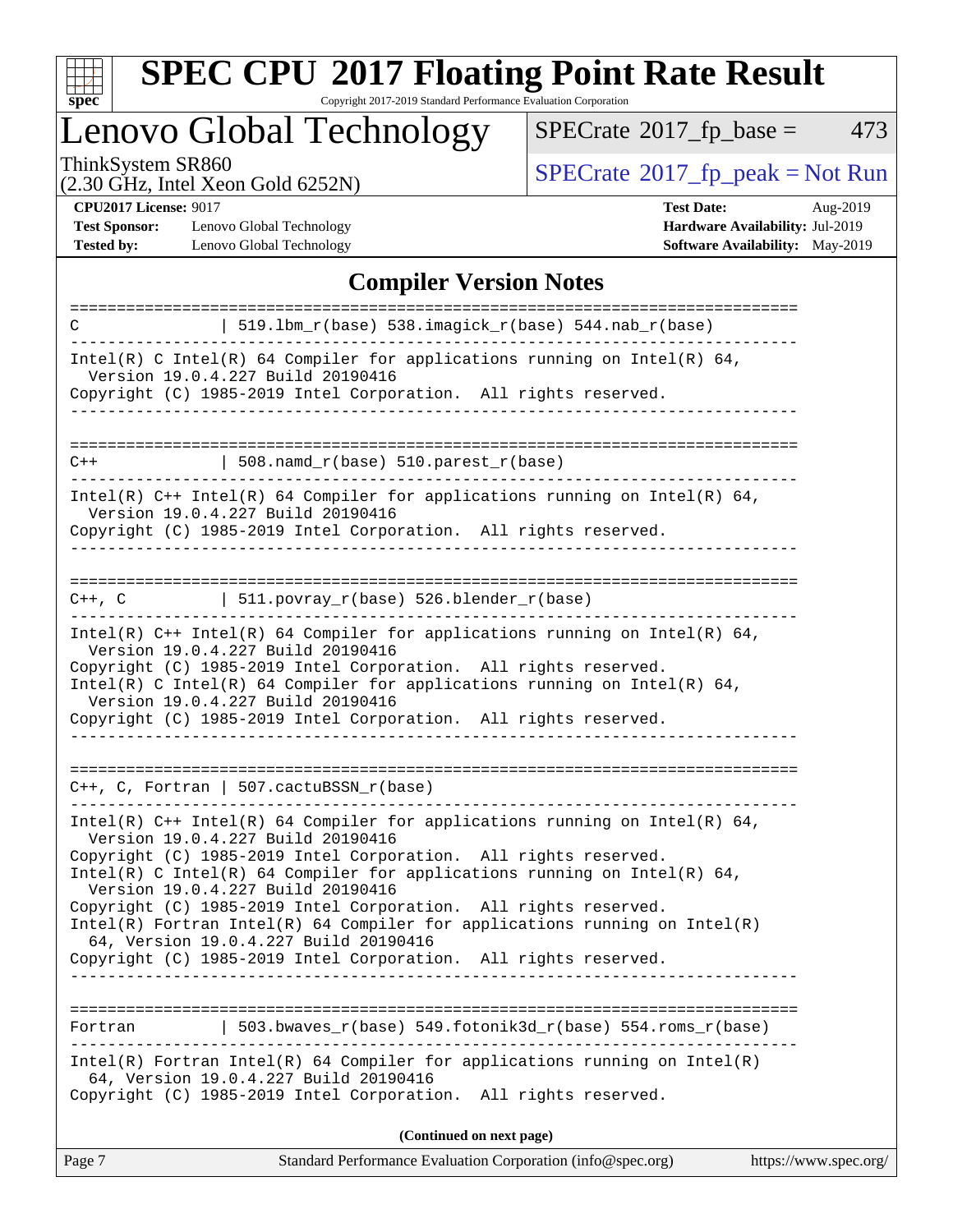

#### **[SPEC CPU](http://www.spec.org/auto/cpu2017/Docs/result-fields.html#SPECCPU2017FloatingPointRateResult)[2017 Floating Point Rate Result](http://www.spec.org/auto/cpu2017/Docs/result-fields.html#SPECCPU2017FloatingPointRateResult)** Copyright 2017-2019 Standard Performance Evaluation Corporation

### Lenovo Global Technology

 $SPECTate$ <sup>®</sup>[2017\\_fp\\_base =](http://www.spec.org/auto/cpu2017/Docs/result-fields.html#SPECrate2017fpbase) 473

(2.30 GHz, Intel Xeon Gold 6252N)

ThinkSystem SR860<br>  $SPECrate^{\circ}2017$  $SPECrate^{\circ}2017$  fp\_peak = Not Run

**[Test Sponsor:](http://www.spec.org/auto/cpu2017/Docs/result-fields.html#TestSponsor)** Lenovo Global Technology **[Hardware Availability:](http://www.spec.org/auto/cpu2017/Docs/result-fields.html#HardwareAvailability)** Jul-2019 **[Tested by:](http://www.spec.org/auto/cpu2017/Docs/result-fields.html#Testedby)** Lenovo Global Technology **[Software Availability:](http://www.spec.org/auto/cpu2017/Docs/result-fields.html#SoftwareAvailability)** May-2019

**[CPU2017 License:](http://www.spec.org/auto/cpu2017/Docs/result-fields.html#CPU2017License)** 9017 **[Test Date:](http://www.spec.org/auto/cpu2017/Docs/result-fields.html#TestDate)** Aug-2019

### **[Compiler Version Notes \(Continued\)](http://www.spec.org/auto/cpu2017/Docs/result-fields.html#CompilerVersionNotes)**

============================================================================== Fortran, C | 521.wrf\_r(base) 527.cam4\_r(base)

------------------------------------------------------------------------------ Intel(R) Fortran Intel(R) 64 Compiler for applications running on Intel(R) 64, Version 19.0.4.227 Build 20190416

------------------------------------------------------------------------------

Copyright (C) 1985-2019 Intel Corporation. All rights reserved.

Intel(R) C Intel(R) 64 Compiler for applications running on Intel(R) 64,

Version 19.0.4.227 Build 20190416

Copyright (C) 1985-2019 Intel Corporation. All rights reserved.

------------------------------------------------------------------------------

### **[Base Compiler Invocation](http://www.spec.org/auto/cpu2017/Docs/result-fields.html#BaseCompilerInvocation)**

[C benchmarks](http://www.spec.org/auto/cpu2017/Docs/result-fields.html#Cbenchmarks): [icc -m64 -std=c11](http://www.spec.org/cpu2017/results/res2019q3/cpu2017-20190902-17498.flags.html#user_CCbase_intel_icc_64bit_c11_33ee0cdaae7deeeab2a9725423ba97205ce30f63b9926c2519791662299b76a0318f32ddfffdc46587804de3178b4f9328c46fa7c2b0cd779d7a61945c91cd35)

[C++ benchmarks:](http://www.spec.org/auto/cpu2017/Docs/result-fields.html#CXXbenchmarks) [icpc -m64](http://www.spec.org/cpu2017/results/res2019q3/cpu2017-20190902-17498.flags.html#user_CXXbase_intel_icpc_64bit_4ecb2543ae3f1412ef961e0650ca070fec7b7afdcd6ed48761b84423119d1bf6bdf5cad15b44d48e7256388bc77273b966e5eb805aefd121eb22e9299b2ec9d9)

[Fortran benchmarks](http://www.spec.org/auto/cpu2017/Docs/result-fields.html#Fortranbenchmarks): [ifort -m64](http://www.spec.org/cpu2017/results/res2019q3/cpu2017-20190902-17498.flags.html#user_FCbase_intel_ifort_64bit_24f2bb282fbaeffd6157abe4f878425411749daecae9a33200eee2bee2fe76f3b89351d69a8130dd5949958ce389cf37ff59a95e7a40d588e8d3a57e0c3fd751)

[Benchmarks using both Fortran and C](http://www.spec.org/auto/cpu2017/Docs/result-fields.html#BenchmarksusingbothFortranandC): [ifort -m64](http://www.spec.org/cpu2017/results/res2019q3/cpu2017-20190902-17498.flags.html#user_CC_FCbase_intel_ifort_64bit_24f2bb282fbaeffd6157abe4f878425411749daecae9a33200eee2bee2fe76f3b89351d69a8130dd5949958ce389cf37ff59a95e7a40d588e8d3a57e0c3fd751) [icc -m64 -std=c11](http://www.spec.org/cpu2017/results/res2019q3/cpu2017-20190902-17498.flags.html#user_CC_FCbase_intel_icc_64bit_c11_33ee0cdaae7deeeab2a9725423ba97205ce30f63b9926c2519791662299b76a0318f32ddfffdc46587804de3178b4f9328c46fa7c2b0cd779d7a61945c91cd35)

[Benchmarks using both C and C++](http://www.spec.org/auto/cpu2017/Docs/result-fields.html#BenchmarksusingbothCandCXX): [icpc -m64](http://www.spec.org/cpu2017/results/res2019q3/cpu2017-20190902-17498.flags.html#user_CC_CXXbase_intel_icpc_64bit_4ecb2543ae3f1412ef961e0650ca070fec7b7afdcd6ed48761b84423119d1bf6bdf5cad15b44d48e7256388bc77273b966e5eb805aefd121eb22e9299b2ec9d9) [icc -m64 -std=c11](http://www.spec.org/cpu2017/results/res2019q3/cpu2017-20190902-17498.flags.html#user_CC_CXXbase_intel_icc_64bit_c11_33ee0cdaae7deeeab2a9725423ba97205ce30f63b9926c2519791662299b76a0318f32ddfffdc46587804de3178b4f9328c46fa7c2b0cd779d7a61945c91cd35)

[Benchmarks using Fortran, C, and C++:](http://www.spec.org/auto/cpu2017/Docs/result-fields.html#BenchmarksusingFortranCandCXX) [icpc -m64](http://www.spec.org/cpu2017/results/res2019q3/cpu2017-20190902-17498.flags.html#user_CC_CXX_FCbase_intel_icpc_64bit_4ecb2543ae3f1412ef961e0650ca070fec7b7afdcd6ed48761b84423119d1bf6bdf5cad15b44d48e7256388bc77273b966e5eb805aefd121eb22e9299b2ec9d9) [icc -m64 -std=c11](http://www.spec.org/cpu2017/results/res2019q3/cpu2017-20190902-17498.flags.html#user_CC_CXX_FCbase_intel_icc_64bit_c11_33ee0cdaae7deeeab2a9725423ba97205ce30f63b9926c2519791662299b76a0318f32ddfffdc46587804de3178b4f9328c46fa7c2b0cd779d7a61945c91cd35) [ifort -m64](http://www.spec.org/cpu2017/results/res2019q3/cpu2017-20190902-17498.flags.html#user_CC_CXX_FCbase_intel_ifort_64bit_24f2bb282fbaeffd6157abe4f878425411749daecae9a33200eee2bee2fe76f3b89351d69a8130dd5949958ce389cf37ff59a95e7a40d588e8d3a57e0c3fd751)

### **[Base Portability Flags](http://www.spec.org/auto/cpu2017/Docs/result-fields.html#BasePortabilityFlags)**

 503.bwaves\_r: [-DSPEC\\_LP64](http://www.spec.org/cpu2017/results/res2019q3/cpu2017-20190902-17498.flags.html#suite_basePORTABILITY503_bwaves_r_DSPEC_LP64) 507.cactuBSSN\_r: [-DSPEC\\_LP64](http://www.spec.org/cpu2017/results/res2019q3/cpu2017-20190902-17498.flags.html#suite_basePORTABILITY507_cactuBSSN_r_DSPEC_LP64) 508.namd\_r: [-DSPEC\\_LP64](http://www.spec.org/cpu2017/results/res2019q3/cpu2017-20190902-17498.flags.html#suite_basePORTABILITY508_namd_r_DSPEC_LP64) 510.parest\_r: [-DSPEC\\_LP64](http://www.spec.org/cpu2017/results/res2019q3/cpu2017-20190902-17498.flags.html#suite_basePORTABILITY510_parest_r_DSPEC_LP64) 511.povray\_r: [-DSPEC\\_LP64](http://www.spec.org/cpu2017/results/res2019q3/cpu2017-20190902-17498.flags.html#suite_basePORTABILITY511_povray_r_DSPEC_LP64) 519.lbm\_r: [-DSPEC\\_LP64](http://www.spec.org/cpu2017/results/res2019q3/cpu2017-20190902-17498.flags.html#suite_basePORTABILITY519_lbm_r_DSPEC_LP64) 521.wrf\_r: [-DSPEC\\_LP64](http://www.spec.org/cpu2017/results/res2019q3/cpu2017-20190902-17498.flags.html#suite_basePORTABILITY521_wrf_r_DSPEC_LP64) [-DSPEC\\_CASE\\_FLAG](http://www.spec.org/cpu2017/results/res2019q3/cpu2017-20190902-17498.flags.html#b521.wrf_r_baseCPORTABILITY_DSPEC_CASE_FLAG) [-convert big\\_endian](http://www.spec.org/cpu2017/results/res2019q3/cpu2017-20190902-17498.flags.html#user_baseFPORTABILITY521_wrf_r_convert_big_endian_c3194028bc08c63ac5d04de18c48ce6d347e4e562e8892b8bdbdc0214820426deb8554edfa529a3fb25a586e65a3d812c835984020483e7e73212c4d31a38223) 526.blender\_r: [-DSPEC\\_LP64](http://www.spec.org/cpu2017/results/res2019q3/cpu2017-20190902-17498.flags.html#suite_basePORTABILITY526_blender_r_DSPEC_LP64) [-DSPEC\\_LINUX](http://www.spec.org/cpu2017/results/res2019q3/cpu2017-20190902-17498.flags.html#b526.blender_r_baseCPORTABILITY_DSPEC_LINUX) [-funsigned-char](http://www.spec.org/cpu2017/results/res2019q3/cpu2017-20190902-17498.flags.html#user_baseCPORTABILITY526_blender_r_force_uchar_40c60f00ab013830e2dd6774aeded3ff59883ba5a1fc5fc14077f794d777847726e2a5858cbc7672e36e1b067e7e5c1d9a74f7176df07886a243d7cc18edfe67)

**(Continued on next page)**

Page 8 Standard Performance Evaluation Corporation [\(info@spec.org\)](mailto:info@spec.org) <https://www.spec.org/>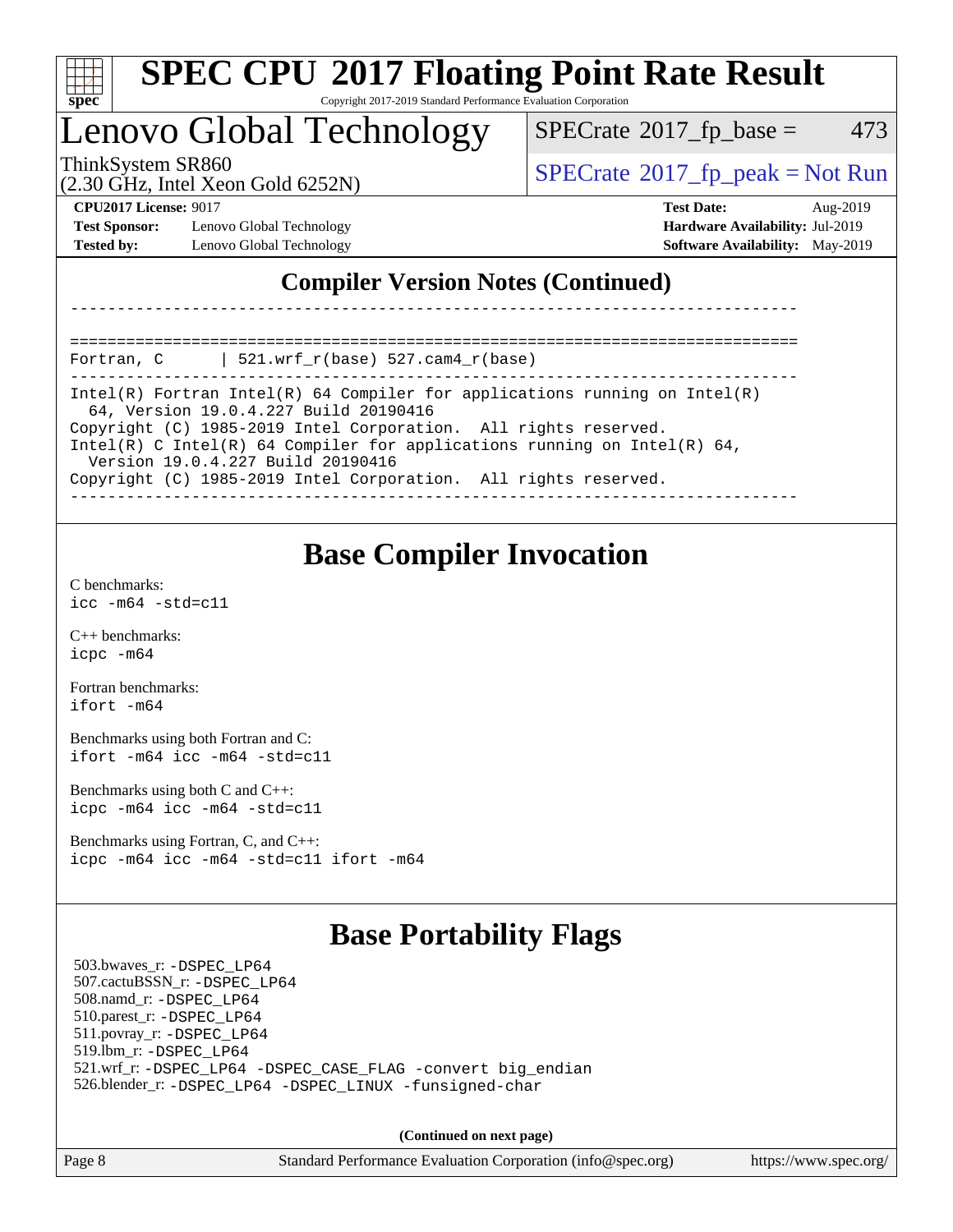

#### **[SPEC CPU](http://www.spec.org/auto/cpu2017/Docs/result-fields.html#SPECCPU2017FloatingPointRateResult)[2017 Floating Point Rate Result](http://www.spec.org/auto/cpu2017/Docs/result-fields.html#SPECCPU2017FloatingPointRateResult)** Copyright 2017-2019 Standard Performance Evaluation Corporation

### Lenovo Global Technology

 $SPECTate$ <sup>®</sup>[2017\\_fp\\_base =](http://www.spec.org/auto/cpu2017/Docs/result-fields.html#SPECrate2017fpbase) 473

(2.30 GHz, Intel Xeon Gold 6252N)

ThinkSystem SR860<br>  $SPECTI<sub>2</sub> Intel Yeso Gold 6252N$ 

**[Test Sponsor:](http://www.spec.org/auto/cpu2017/Docs/result-fields.html#TestSponsor)** Lenovo Global Technology **[Hardware Availability:](http://www.spec.org/auto/cpu2017/Docs/result-fields.html#HardwareAvailability)** Jul-2019 **[Tested by:](http://www.spec.org/auto/cpu2017/Docs/result-fields.html#Testedby)** Lenovo Global Technology **[Software Availability:](http://www.spec.org/auto/cpu2017/Docs/result-fields.html#SoftwareAvailability)** May-2019

**[CPU2017 License:](http://www.spec.org/auto/cpu2017/Docs/result-fields.html#CPU2017License)** 9017 **[Test Date:](http://www.spec.org/auto/cpu2017/Docs/result-fields.html#TestDate)** Aug-2019

### **[Base Portability Flags \(Continued\)](http://www.spec.org/auto/cpu2017/Docs/result-fields.html#BasePortabilityFlags)**

 527.cam4\_r: [-DSPEC\\_LP64](http://www.spec.org/cpu2017/results/res2019q3/cpu2017-20190902-17498.flags.html#suite_basePORTABILITY527_cam4_r_DSPEC_LP64) [-DSPEC\\_CASE\\_FLAG](http://www.spec.org/cpu2017/results/res2019q3/cpu2017-20190902-17498.flags.html#b527.cam4_r_baseCPORTABILITY_DSPEC_CASE_FLAG) 538.imagick\_r: [-DSPEC\\_LP64](http://www.spec.org/cpu2017/results/res2019q3/cpu2017-20190902-17498.flags.html#suite_basePORTABILITY538_imagick_r_DSPEC_LP64) 544.nab\_r: [-DSPEC\\_LP64](http://www.spec.org/cpu2017/results/res2019q3/cpu2017-20190902-17498.flags.html#suite_basePORTABILITY544_nab_r_DSPEC_LP64) 549.fotonik3d\_r: [-DSPEC\\_LP64](http://www.spec.org/cpu2017/results/res2019q3/cpu2017-20190902-17498.flags.html#suite_basePORTABILITY549_fotonik3d_r_DSPEC_LP64) 554.roms\_r: [-DSPEC\\_LP64](http://www.spec.org/cpu2017/results/res2019q3/cpu2017-20190902-17498.flags.html#suite_basePORTABILITY554_roms_r_DSPEC_LP64)

### **[Base Optimization Flags](http://www.spec.org/auto/cpu2017/Docs/result-fields.html#BaseOptimizationFlags)**

[C benchmarks](http://www.spec.org/auto/cpu2017/Docs/result-fields.html#Cbenchmarks):

[-xCORE-AVX512](http://www.spec.org/cpu2017/results/res2019q3/cpu2017-20190902-17498.flags.html#user_CCbase_f-xCORE-AVX512) [-ipo](http://www.spec.org/cpu2017/results/res2019q3/cpu2017-20190902-17498.flags.html#user_CCbase_f-ipo) [-O3](http://www.spec.org/cpu2017/results/res2019q3/cpu2017-20190902-17498.flags.html#user_CCbase_f-O3) [-no-prec-div](http://www.spec.org/cpu2017/results/res2019q3/cpu2017-20190902-17498.flags.html#user_CCbase_f-no-prec-div) [-qopt-prefetch](http://www.spec.org/cpu2017/results/res2019q3/cpu2017-20190902-17498.flags.html#user_CCbase_f-qopt-prefetch) [-ffinite-math-only](http://www.spec.org/cpu2017/results/res2019q3/cpu2017-20190902-17498.flags.html#user_CCbase_f_finite_math_only_cb91587bd2077682c4b38af759c288ed7c732db004271a9512da14a4f8007909a5f1427ecbf1a0fb78ff2a814402c6114ac565ca162485bbcae155b5e4258871) [-qopt-mem-layout-trans=4](http://www.spec.org/cpu2017/results/res2019q3/cpu2017-20190902-17498.flags.html#user_CCbase_f-qopt-mem-layout-trans_fa39e755916c150a61361b7846f310bcdf6f04e385ef281cadf3647acec3f0ae266d1a1d22d972a7087a248fd4e6ca390a3634700869573d231a252c784941a8)

[C++ benchmarks:](http://www.spec.org/auto/cpu2017/Docs/result-fields.html#CXXbenchmarks)

```
-xCORE-AVX512 -ipo -O3 -no-prec-div -qopt-prefetch
-ffinite-math-only -qopt-mem-layout-trans=4
```
[Fortran benchmarks](http://www.spec.org/auto/cpu2017/Docs/result-fields.html#Fortranbenchmarks):

[-xCORE-AVX512](http://www.spec.org/cpu2017/results/res2019q3/cpu2017-20190902-17498.flags.html#user_FCbase_f-xCORE-AVX512) [-ipo](http://www.spec.org/cpu2017/results/res2019q3/cpu2017-20190902-17498.flags.html#user_FCbase_f-ipo) [-O3](http://www.spec.org/cpu2017/results/res2019q3/cpu2017-20190902-17498.flags.html#user_FCbase_f-O3) [-no-prec-div](http://www.spec.org/cpu2017/results/res2019q3/cpu2017-20190902-17498.flags.html#user_FCbase_f-no-prec-div) [-qopt-prefetch](http://www.spec.org/cpu2017/results/res2019q3/cpu2017-20190902-17498.flags.html#user_FCbase_f-qopt-prefetch) [-ffinite-math-only](http://www.spec.org/cpu2017/results/res2019q3/cpu2017-20190902-17498.flags.html#user_FCbase_f_finite_math_only_cb91587bd2077682c4b38af759c288ed7c732db004271a9512da14a4f8007909a5f1427ecbf1a0fb78ff2a814402c6114ac565ca162485bbcae155b5e4258871) [-qopt-mem-layout-trans=4](http://www.spec.org/cpu2017/results/res2019q3/cpu2017-20190902-17498.flags.html#user_FCbase_f-qopt-mem-layout-trans_fa39e755916c150a61361b7846f310bcdf6f04e385ef281cadf3647acec3f0ae266d1a1d22d972a7087a248fd4e6ca390a3634700869573d231a252c784941a8) [-auto](http://www.spec.org/cpu2017/results/res2019q3/cpu2017-20190902-17498.flags.html#user_FCbase_f-auto) [-nostandard-realloc-lhs](http://www.spec.org/cpu2017/results/res2019q3/cpu2017-20190902-17498.flags.html#user_FCbase_f_2003_std_realloc_82b4557e90729c0f113870c07e44d33d6f5a304b4f63d4c15d2d0f1fab99f5daaed73bdb9275d9ae411527f28b936061aa8b9c8f2d63842963b95c9dd6426b8a) [-align array32byte](http://www.spec.org/cpu2017/results/res2019q3/cpu2017-20190902-17498.flags.html#user_FCbase_align_array32byte_b982fe038af199962ba9a80c053b8342c548c85b40b8e86eb3cc33dee0d7986a4af373ac2d51c3f7cf710a18d62fdce2948f201cd044323541f22fc0fffc51b6)

[Benchmarks using both Fortran and C](http://www.spec.org/auto/cpu2017/Docs/result-fields.html#BenchmarksusingbothFortranandC):

[-xCORE-AVX512](http://www.spec.org/cpu2017/results/res2019q3/cpu2017-20190902-17498.flags.html#user_CC_FCbase_f-xCORE-AVX512) [-ipo](http://www.spec.org/cpu2017/results/res2019q3/cpu2017-20190902-17498.flags.html#user_CC_FCbase_f-ipo) [-O3](http://www.spec.org/cpu2017/results/res2019q3/cpu2017-20190902-17498.flags.html#user_CC_FCbase_f-O3) [-no-prec-div](http://www.spec.org/cpu2017/results/res2019q3/cpu2017-20190902-17498.flags.html#user_CC_FCbase_f-no-prec-div) [-qopt-prefetch](http://www.spec.org/cpu2017/results/res2019q3/cpu2017-20190902-17498.flags.html#user_CC_FCbase_f-qopt-prefetch) [-ffinite-math-only](http://www.spec.org/cpu2017/results/res2019q3/cpu2017-20190902-17498.flags.html#user_CC_FCbase_f_finite_math_only_cb91587bd2077682c4b38af759c288ed7c732db004271a9512da14a4f8007909a5f1427ecbf1a0fb78ff2a814402c6114ac565ca162485bbcae155b5e4258871) [-qopt-mem-layout-trans=4](http://www.spec.org/cpu2017/results/res2019q3/cpu2017-20190902-17498.flags.html#user_CC_FCbase_f-qopt-mem-layout-trans_fa39e755916c150a61361b7846f310bcdf6f04e385ef281cadf3647acec3f0ae266d1a1d22d972a7087a248fd4e6ca390a3634700869573d231a252c784941a8) [-auto](http://www.spec.org/cpu2017/results/res2019q3/cpu2017-20190902-17498.flags.html#user_CC_FCbase_f-auto) [-nostandard-realloc-lhs](http://www.spec.org/cpu2017/results/res2019q3/cpu2017-20190902-17498.flags.html#user_CC_FCbase_f_2003_std_realloc_82b4557e90729c0f113870c07e44d33d6f5a304b4f63d4c15d2d0f1fab99f5daaed73bdb9275d9ae411527f28b936061aa8b9c8f2d63842963b95c9dd6426b8a) [-align array32byte](http://www.spec.org/cpu2017/results/res2019q3/cpu2017-20190902-17498.flags.html#user_CC_FCbase_align_array32byte_b982fe038af199962ba9a80c053b8342c548c85b40b8e86eb3cc33dee0d7986a4af373ac2d51c3f7cf710a18d62fdce2948f201cd044323541f22fc0fffc51b6)

[Benchmarks using both C and C++](http://www.spec.org/auto/cpu2017/Docs/result-fields.html#BenchmarksusingbothCandCXX):

[-xCORE-AVX512](http://www.spec.org/cpu2017/results/res2019q3/cpu2017-20190902-17498.flags.html#user_CC_CXXbase_f-xCORE-AVX512) [-ipo](http://www.spec.org/cpu2017/results/res2019q3/cpu2017-20190902-17498.flags.html#user_CC_CXXbase_f-ipo) [-O3](http://www.spec.org/cpu2017/results/res2019q3/cpu2017-20190902-17498.flags.html#user_CC_CXXbase_f-O3) [-no-prec-div](http://www.spec.org/cpu2017/results/res2019q3/cpu2017-20190902-17498.flags.html#user_CC_CXXbase_f-no-prec-div) [-qopt-prefetch](http://www.spec.org/cpu2017/results/res2019q3/cpu2017-20190902-17498.flags.html#user_CC_CXXbase_f-qopt-prefetch) [-ffinite-math-only](http://www.spec.org/cpu2017/results/res2019q3/cpu2017-20190902-17498.flags.html#user_CC_CXXbase_f_finite_math_only_cb91587bd2077682c4b38af759c288ed7c732db004271a9512da14a4f8007909a5f1427ecbf1a0fb78ff2a814402c6114ac565ca162485bbcae155b5e4258871) [-qopt-mem-layout-trans=4](http://www.spec.org/cpu2017/results/res2019q3/cpu2017-20190902-17498.flags.html#user_CC_CXXbase_f-qopt-mem-layout-trans_fa39e755916c150a61361b7846f310bcdf6f04e385ef281cadf3647acec3f0ae266d1a1d22d972a7087a248fd4e6ca390a3634700869573d231a252c784941a8)

[Benchmarks using Fortran, C, and C++:](http://www.spec.org/auto/cpu2017/Docs/result-fields.html#BenchmarksusingFortranCandCXX)

[-xCORE-AVX512](http://www.spec.org/cpu2017/results/res2019q3/cpu2017-20190902-17498.flags.html#user_CC_CXX_FCbase_f-xCORE-AVX512) [-ipo](http://www.spec.org/cpu2017/results/res2019q3/cpu2017-20190902-17498.flags.html#user_CC_CXX_FCbase_f-ipo) [-O3](http://www.spec.org/cpu2017/results/res2019q3/cpu2017-20190902-17498.flags.html#user_CC_CXX_FCbase_f-O3) [-no-prec-div](http://www.spec.org/cpu2017/results/res2019q3/cpu2017-20190902-17498.flags.html#user_CC_CXX_FCbase_f-no-prec-div) [-qopt-prefetch](http://www.spec.org/cpu2017/results/res2019q3/cpu2017-20190902-17498.flags.html#user_CC_CXX_FCbase_f-qopt-prefetch) [-ffinite-math-only](http://www.spec.org/cpu2017/results/res2019q3/cpu2017-20190902-17498.flags.html#user_CC_CXX_FCbase_f_finite_math_only_cb91587bd2077682c4b38af759c288ed7c732db004271a9512da14a4f8007909a5f1427ecbf1a0fb78ff2a814402c6114ac565ca162485bbcae155b5e4258871) [-qopt-mem-layout-trans=4](http://www.spec.org/cpu2017/results/res2019q3/cpu2017-20190902-17498.flags.html#user_CC_CXX_FCbase_f-qopt-mem-layout-trans_fa39e755916c150a61361b7846f310bcdf6f04e385ef281cadf3647acec3f0ae266d1a1d22d972a7087a248fd4e6ca390a3634700869573d231a252c784941a8) [-auto](http://www.spec.org/cpu2017/results/res2019q3/cpu2017-20190902-17498.flags.html#user_CC_CXX_FCbase_f-auto) [-nostandard-realloc-lhs](http://www.spec.org/cpu2017/results/res2019q3/cpu2017-20190902-17498.flags.html#user_CC_CXX_FCbase_f_2003_std_realloc_82b4557e90729c0f113870c07e44d33d6f5a304b4f63d4c15d2d0f1fab99f5daaed73bdb9275d9ae411527f28b936061aa8b9c8f2d63842963b95c9dd6426b8a) [-align array32byte](http://www.spec.org/cpu2017/results/res2019q3/cpu2017-20190902-17498.flags.html#user_CC_CXX_FCbase_align_array32byte_b982fe038af199962ba9a80c053b8342c548c85b40b8e86eb3cc33dee0d7986a4af373ac2d51c3f7cf710a18d62fdce2948f201cd044323541f22fc0fffc51b6)

[The flags files that were used to format this result can be browsed at](tmsearch)

<http://www.spec.org/cpu2017/flags/Intel-ic18.0-official-linux64.2019-04-02.html> <http://www.spec.org/cpu2017/flags/Lenovo-Platform-SPECcpu2017-Flags-V1.2-CLX-D.html>

[You can also download the XML flags sources by saving the following links:](tmsearch) <http://www.spec.org/cpu2017/flags/Intel-ic18.0-official-linux64.2019-04-02.xml> <http://www.spec.org/cpu2017/flags/Lenovo-Platform-SPECcpu2017-Flags-V1.2-CLX-D.xml>

Page 9 Standard Performance Evaluation Corporation [\(info@spec.org\)](mailto:info@spec.org) <https://www.spec.org/>